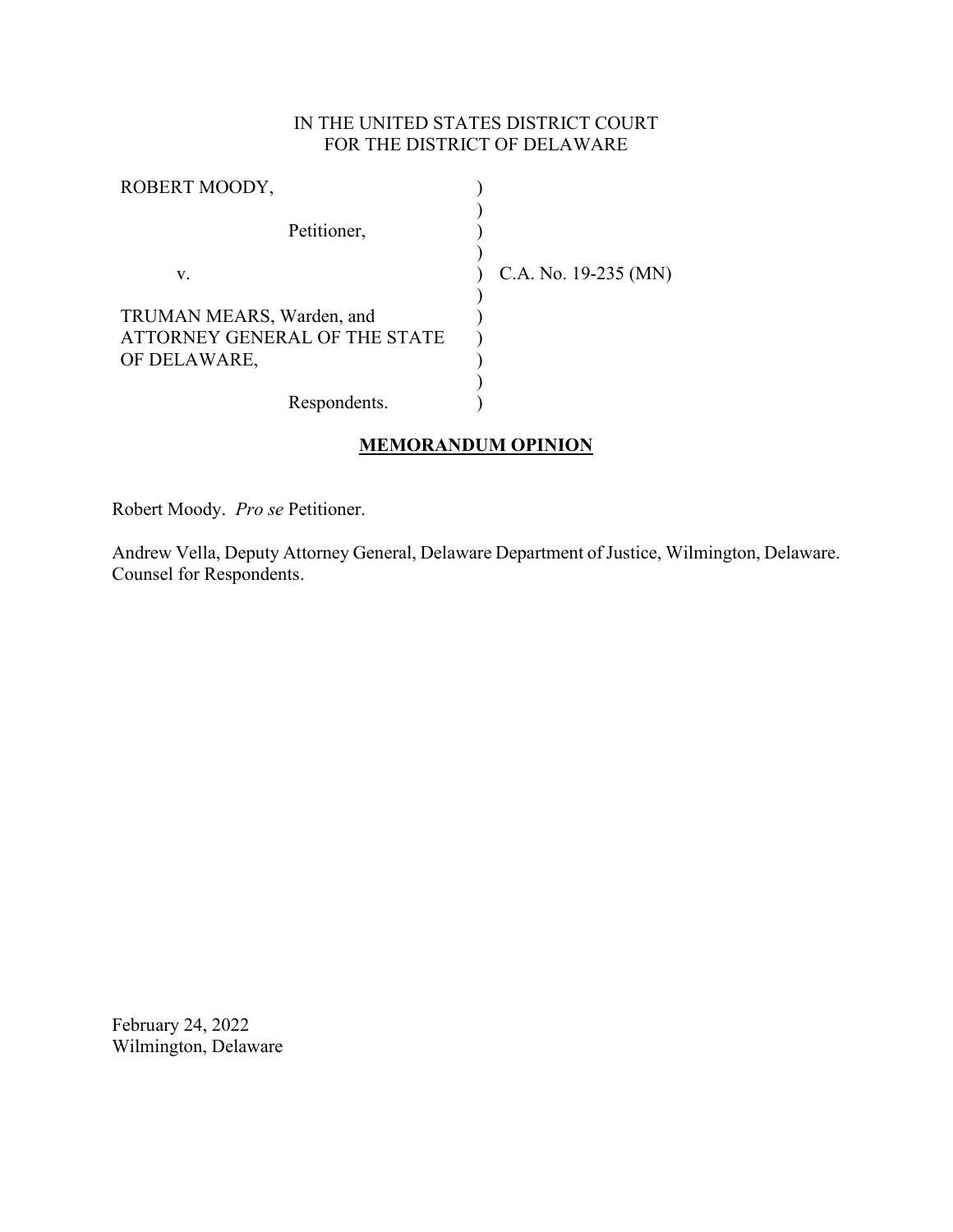**NOREIKA, U.S. DISTRICT JUDGE:**

Pending before the Court is a Petition for a Writ of Habeas Corpus Pursuant to 28 U.S.C. § 2254 filed by Petitioner Robert Moody ("Petitioner"). (D.I. 3). The State filed an Answer in opposition, to which Petitioner filed a Reply. (D.I. 12; D.I. 13). The State then filed a Sur-Reply, to which Petitioner filed a Response. (D.I. 15; D.I. 19). For the reasons discussed, the Court will deny the Petition.

## **I. BACKGROUND**

Around midnight on July 25, 2013, while Wilmington Police Officer Matthew Geiser patrolled a high crime neighborhood, he observed [Petitioner] riding his bicycle with a noticeable bulge around his right rear waistline. Based on his training and experience, he believed [Petitioner] was armed with a firearm. The officer ordered [Petitioner] to stop and sounded his airhorn. [Petitioner] looked directly at the officer and performed a "security check" of his right rear waistline with his hand. [Petitioner] sped up and turned down an alleyway behind the vacant Walt's Flavor Crisp store.

Officer Geiser intercepted [Petitioner] at the other end of the alley. He ordered [Petitioner] to get off his bicycle and noticed [Petitioner] no longer had a bulge in his waistline. Officer Geiser and other officers searched the area and arrested [Petitioner] after finding a .357 Magnum loaded with three rounds of ammunition on the roof of one of the buildings that bordered the alley.

*Moody v. State*, 133 A.3d 981 (Table), 2016 WL 768353, at \*1 (Del. Feb. 26, 2016).

In March 2014, a Delaware Superior Court jury found Petitioner guilty of carrying a concealed deadly weapon ("CCDW"), possession of a firearm by a person prohibited ("PFBPP'), and possession of ammunition by a person prohibited ("PABPP"). (D.I. 15 at 1). On July 24, 2014, the Superior Court sentenced Petitioner to a total of twenty-one years at Level V imprisonment, suspended after five years for decreasing levels of supervision. *See State v. Moody*, 2017 WL 5952762, at \*1 (Del. Super. Ct. Nov. 30, 2017). Petitioner appealed, and the Delaware Supreme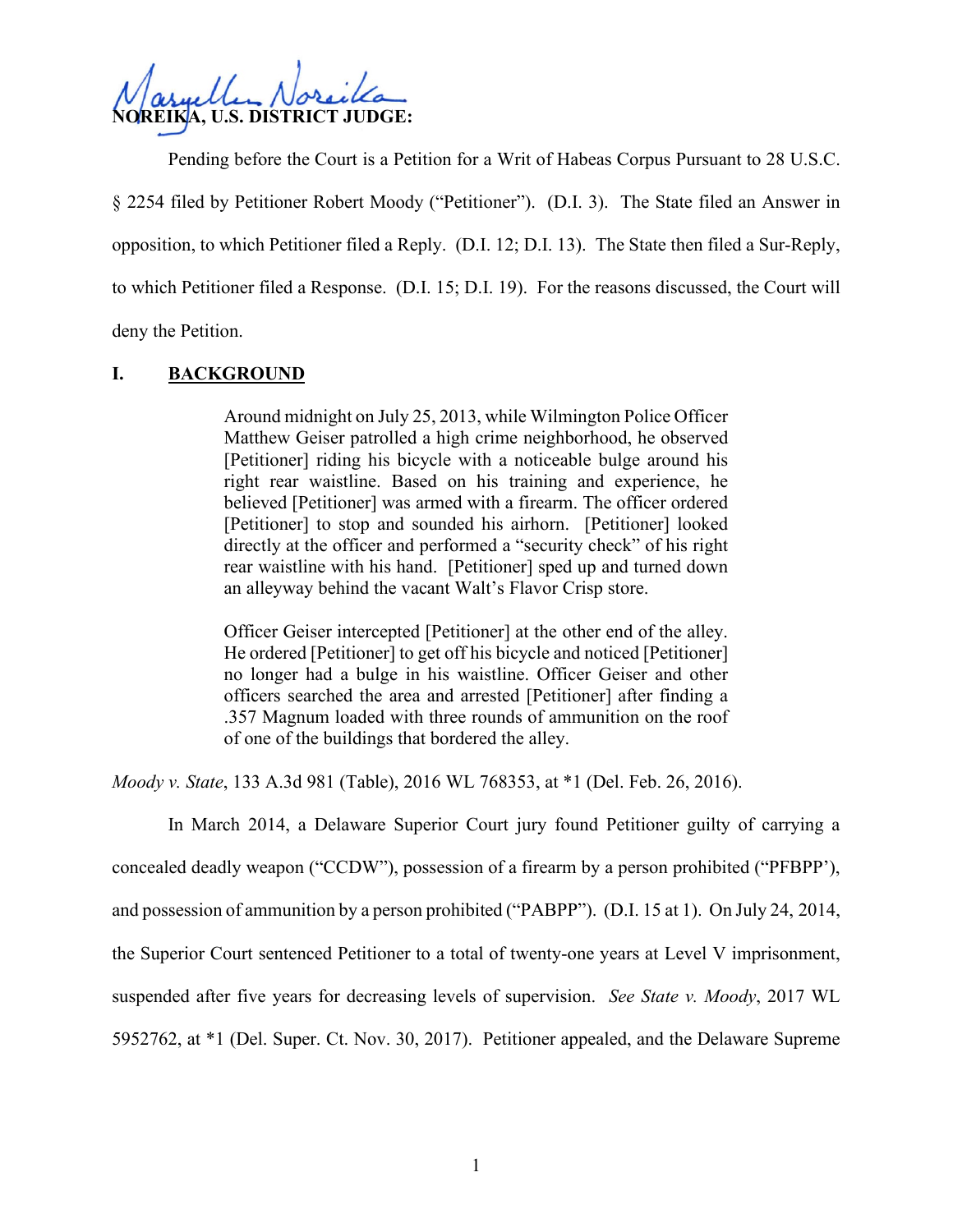Court affirmed his convictions and sentence on February 26, 2016. *See Moody*, 2016 WL 768353, at \*1.

In April 2016, Petitioner filed in the Superior Court a motion for postconviction relief pursuant to Delaware Superior Court Criminal Rule 61 ("Rule 61 motion"). (D.I. 10-18 at 139- 162). The Superior Court appointed counsel to represent Petitioner and postconviction counsel filed an amended Rule 61 motion on Petitioner's behalf. (D.I. 10-20 at 5-33). The Superior Court denied Petitioner's amended Rule 61 motion on November 30, 2017. *See Moody*, 2017 WL 5952762, at \*4. The Delaware Supreme Court affirmed that decision on September 24, 2018*. See Moody v. State*, 195 A.3d 17 (Table), 2018 WL 4676706, at \*4 (Del. Sept. 24, 2018).

Petitioner was released from prison on January 23, 2018 and began serving the probationary portion of his sentence. (D.I. 10-28 at 5; D.I. 15 at 2). His probation officer filed an administrative warrant on March 29, 2018 charging him with a violation of probation ("VOP"). (D.I. 15 at 2). On April 3, 2018, the Superior Court found Petitioner in violation of the terms of his probation and sentenced him to seven days of incarceration followed by descending levels of probation. (D.I. 10-26). On April 11, 2018, Petitioner was released from prison to serve the probationary portion of his VOP sentence. (D.I. 10-28 at 5).

Petitioner's probation officer filed an administrative warrant on November 7, 2018 alleging Petitioner violated the terms of his probation by incurring new charges (drug and firearms offenses). (D.I. 15 at 2). Petitioner was held in default of bail for his new charges and the pending VOP. (*Id*. at 3). On June 21, 2019, after a hearing, the Superior Court found Petitioner in violation of the terms of his probation and discharged him from Department of Correction supervision in Superior Court Case ID No. 1307020184 (the subject of the instant habeas Petition). (D.I. 10-27 at 1). That same day, Petitioner pled guilty in the Superior Court to PFBPP and CCDW in Superior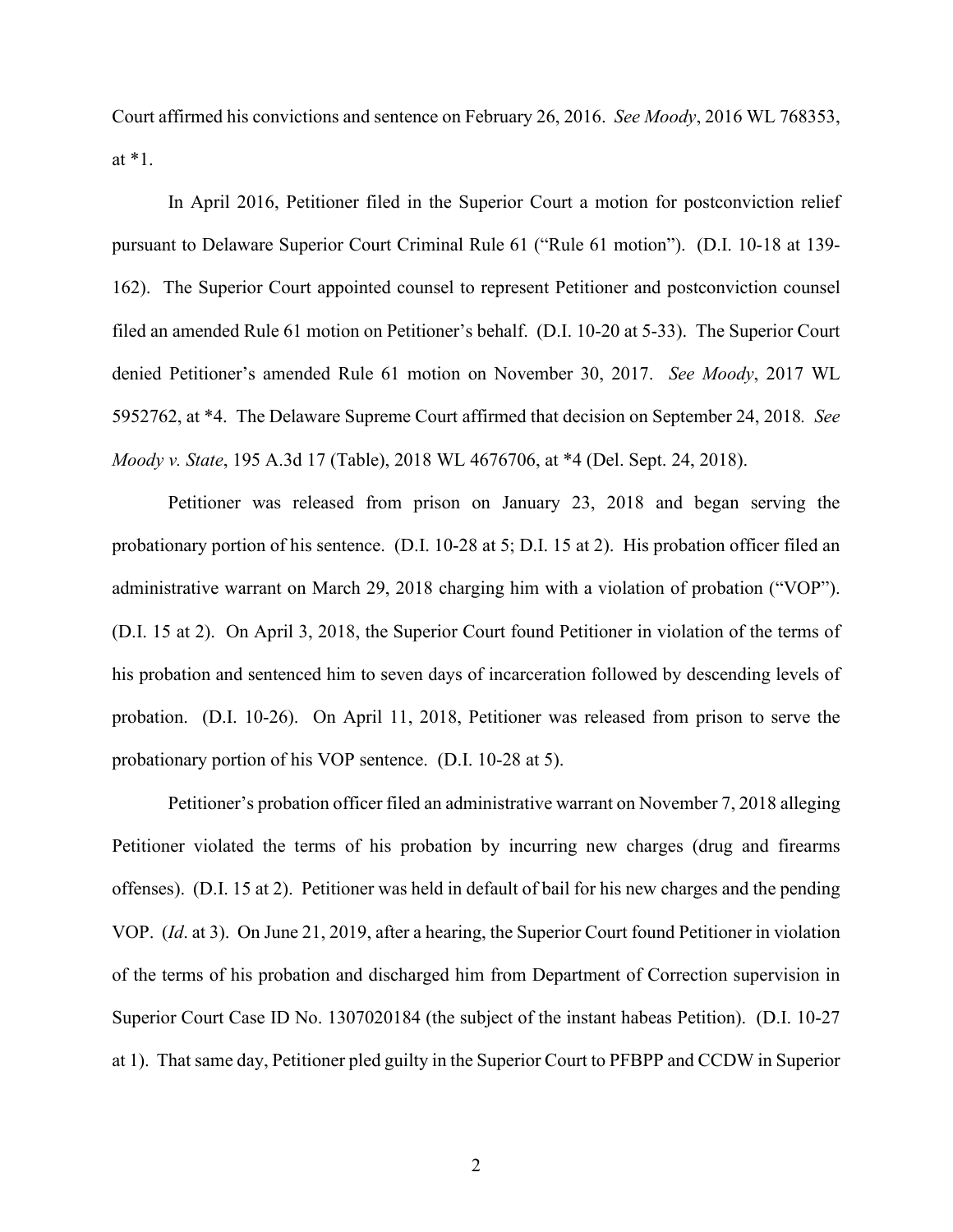Court case ID No. 1811003124. The Superior Court sentenced Petitioner to seven and one-half years of incarceration, followed by probation. (D.I. 15 at 21-25).

#### **II. GOVERNING LEGAL PRINCIPLES**

#### **A. The Antiterrorism and Effective Death Penalty Act of 1996**

Congress enacted the Antiterrorism and Effective Death Penalty Act of 1996 ("AEDPA") "to reduce delays in the execution of state and federal criminal sentences . . . and to further the principles of comity, finality, and federalism." *Woodford v. Garceau*, 538 U.S. 202, 206 (2003). Pursuant to AEDPA, a federal court may consider a habeas petition filed by a state prisoner only "on the ground that he is in custody in violation of the Constitution or laws or treaties of the United States." 28 U.S.C. § 2254(a). AEDPA imposes procedural requirements and standards for analyzing the merits of a habeas petition in order to "prevent federal habeas 'retrials' and to ensure that state-court convictions are given effect to the extent possible under law." *Bell v. Cone*, 535 U.S. 685, 693 (2002).

#### **B. Exhaustion and Procedural Default**

Absent exceptional circumstances, a federal court cannot grant habeas relief unless the petitioner has exhausted all means of available relief under state law. *See* 28 U.S.C. § 2254(b); *O'Sullivan v. Boerckel*, 526 U.S. 838, 842-44 (1999); *Picard v. Connor*, 404 U.S. 270, 275 (1971). AEDPA states, in pertinent part:

> An application for a writ of habeas corpus on behalf of a person in custody pursuant to the judgment of a State court shall not be granted unless it appears that –

> > (A) the applicant has exhausted the remedies available in the courts of the State; or

> > (B)(i) there is an absence of available State corrective process; or (ii) circumstances exist that render such process ineffective to protect the rights of the applicant.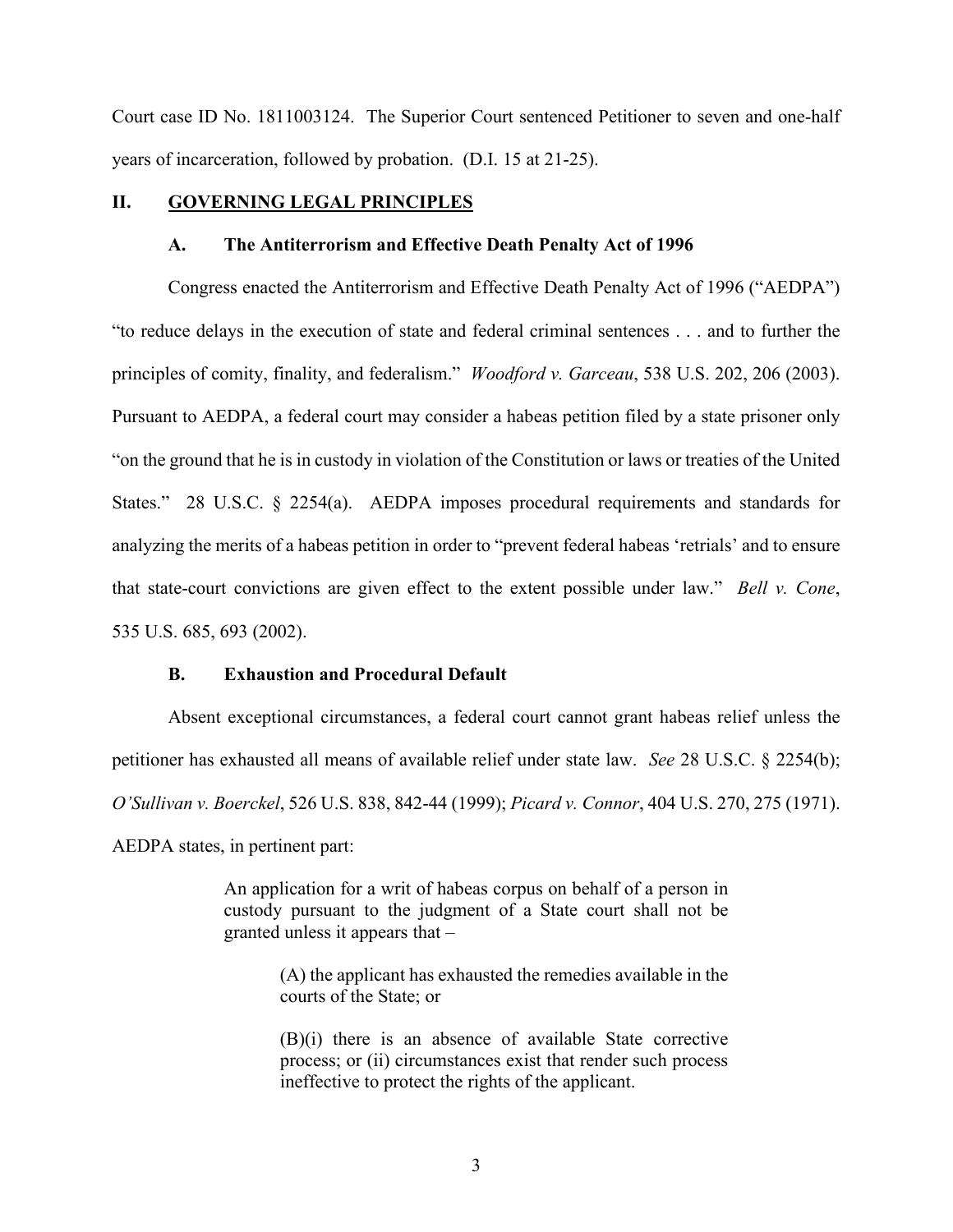28 U.S.C. § 2254(b)(1).

The exhaustion requirement is based on principles of comity, requiring a petitioner to give "state courts one full opportunity to resolve any constitutional issues by invoking one complete round of the State's established appellate review process." *O'Sullivan*, 526 U.S. at 844-45; *Werts v. Vaughn*, 228 F.3d 178, 192 (3d Cir. 2000). A petitioner satisfies the exhaustion requirement by demonstrating that the habeas claims were "fairly presented" to the state's highest court, either on direct appeal or in a post-conviction proceeding, in a procedural manner permitting the court to consider the claims on their merits. *See Bell v. Cone*, 543 U.S. 447, 451 n.3 (2005); *Castille v. Peoples,* 489 U.S. 346, 351 (1989).

A petitioner's failure to exhaust state remedies will be excused, and the claims treated as "technically exhausted", if state procedural rules preclude him from seeking further relief in state courts. *See Coleman v. Thompson*, 501 U.S. 722, 732, 750-51 (1991) (such claims "meet[] the technical requirements for exhaustion" because state remedies are no longer available); *see also Woodford v. Ngo*, 548 U.S. 81, 92-93 (2006). Although treated as technically exhausted, such claims are procedurally defaulted for federal habeas purposes. *See Coleman*, 501 U.S. at 749 (1991); *Lines v. Larkins*, 208 F.3d 153, 160 (3d Cir. 2000). Federal courts may not consider the merits of procedurally defaulted claims unless the petitioner demonstrates either cause for the procedural default and actual prejudice resulting therefrom, or that a fundamental miscarriage of justice will result if the court does not review the claims. *See McCandless v. Vaughn,* 172 F.3d 255, 260 (3d Cir. 1999); *Coleman,* 501 U.S. at 750-51. To demonstrate cause for a procedural default, a petitioner must show that "some objective factor external to the defense impeded counsel's efforts to comply with the State's procedural rule." *Murray v. Carrier*, 477 U.S. 478, 488 (1986). To demonstrate actual prejudice, a petitioner must show that the errors during his trial created more than a possibility of prejudice; he must show that the errors worked to his actual and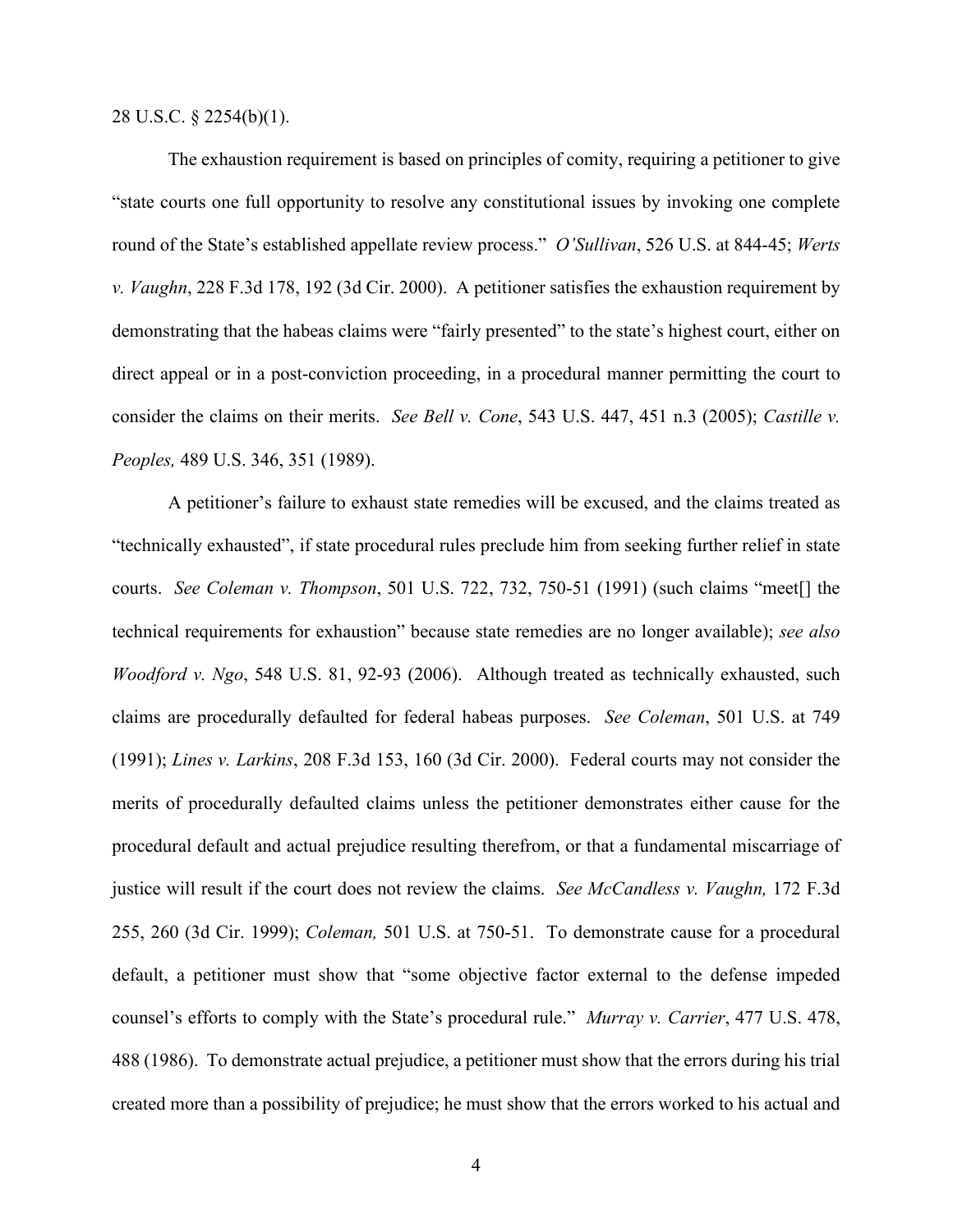substantial disadvantage, infecting his entire trial with error of constitutional dimensions." *Id.* at 494.

Alternatively, if a petitioner demonstrates that a "constitutional violation has probably resulted in the conviction of one who is actually innocent," *Murray*, 477 U.S. at 496, then a federal court can excuse the procedural default and review the claim in order to prevent a fundamental miscarriage of justice. *See Edwards v. Carpenter*, 529 U.S. 446, 451 (2000); *Wenger v. Frank*, 266 F.3d 218, 224 (3d Cir. 2001). The miscarriage of justice exception applies only in extraordinary cases, and actual innocence means factual innocence, not legal insufficiency. *See Bousley v. United States*, 523 U.S. 614, 623 (1998); *Murray*, 477 U.S. at 496. A petitioner establishes actual innocence by asserting "new reliable evidence - - whether it be exculpatory scientific evidence, trustworthy eyewitness accounts, or critical physical evidence - - that was not presented at trial," showing that no reasonable juror would have voted to find the petitioner guilty beyond a reasonable doubt. *Hubbard v. Pinchak*, 378 F.3d 333, 339-40 (3d Cir. 2004).

## **C. Standard of Review**

When a state's highest court has adjudicated a federal habeas claim on the merits,<sup>[1](#page-5-0)</sup> the federal court must review the claim under the deferential standard contained in 28 U.S.C. § 2254(d). Pursuant to 28 U.S.C. § 2254(d), federal habeas relief may only be granted if the state court's decision was "contrary to, or involved an unreasonable application of, clearly established federal law, as determined by the Supreme Court of the United States," or the state court's decision was an unreasonable determination of the facts based on the evidence adduced in the state court proceeding. 28 U.S.C. § 2254(d)(1) & (2); *see Williams v. Taylor*, 529 U.S. 362, 412 (2000);

<span id="page-5-0"></span><sup>1</sup> A claim has been "adjudicated on the merits" for the purposes of 28 U.S.C. § 2254(d) if the state court decision finally resolves the claim on the basis of its substance, rather than on a procedural or some other ground. *See Thomas v. Horn*, 570 F.3d 105, 115 (3d Cir. 2009).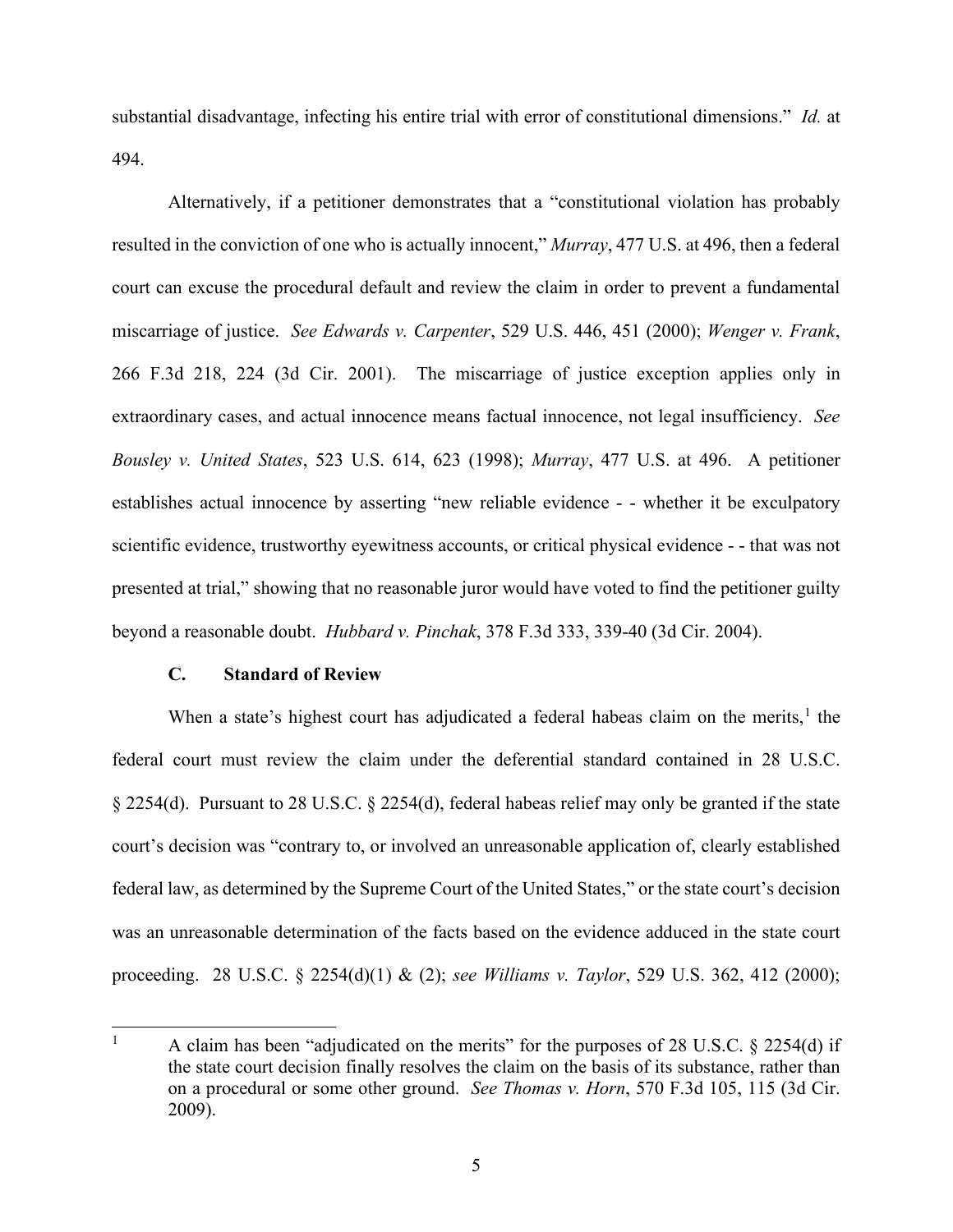*Appel v. Horn*, 250 F.3d 203, 210 (3d Cir. 2001). The deferential standard of § 2254(d) applies even when a state court's order is unaccompanied by an opinion explaining the reasons relief has been denied. *See Harrington v. Richter*, 562 U.S. 86, 98-101 (2011). As explained by the Supreme Court, "it may be presumed that the state court adjudicated the claim on the merits in the absence of any indication or state-law procedural principles to the contrary." *Id.* at 99.

A state court decision is "contrary to" clearly established federal law "if the state court arrives at a conclusion opposite to that reached by [the Supreme Court] on a question of law or if the state court decides a case differently than [the Supreme Court] has on a set of materially indistinguishable facts." *Williams*, 529 U.S. at 413. The mere failure to cite Supreme Court precedent does not require a finding that the decision is contrary to clearly established federal law. *See Early v. Packer*, 537 U.S. 3, 8 (2002). For instance, a decision may comport with clearly established federal law even if the decision does not demonstrate an awareness of relevant Supreme Court cases, "so long as neither the reasoning nor the result of the state-court decision contradicts them." *Id*. In turn, an "unreasonable application" of clearly established federal law occurs when a state court "identifies the correct governing legal principle from the Supreme Court's decisions but unreasonably applies that principle to the facts of a prisoner's case." *Williams*, 529 U.S. at 413; *see also White v. Woodall*, 572 U.S. 415, 426 (2014).

Finally, when performing an inquiry under § 2254(d), a federal court must presume that the state court's determinations of factual issues are correct. *See* 28 U.S.C. § 2254(e)(1); *Appel*, 250 F.3d at 210. This presumption of correctness applies to both explicit and implicit findings of fact, and is only rebutted by clear and convincing evidence to the contrary. *See* 28 U.S.C. § 2254(e)(1); *Campbell v. Vaughn*, 209 F.3d 280, 286 (3d Cir. 2000); *Miller-El v. Cockrell*, 537 U.S. 322, 341 (2003)(stating that the clear and convincing standard in § 2254(e)(1) applies to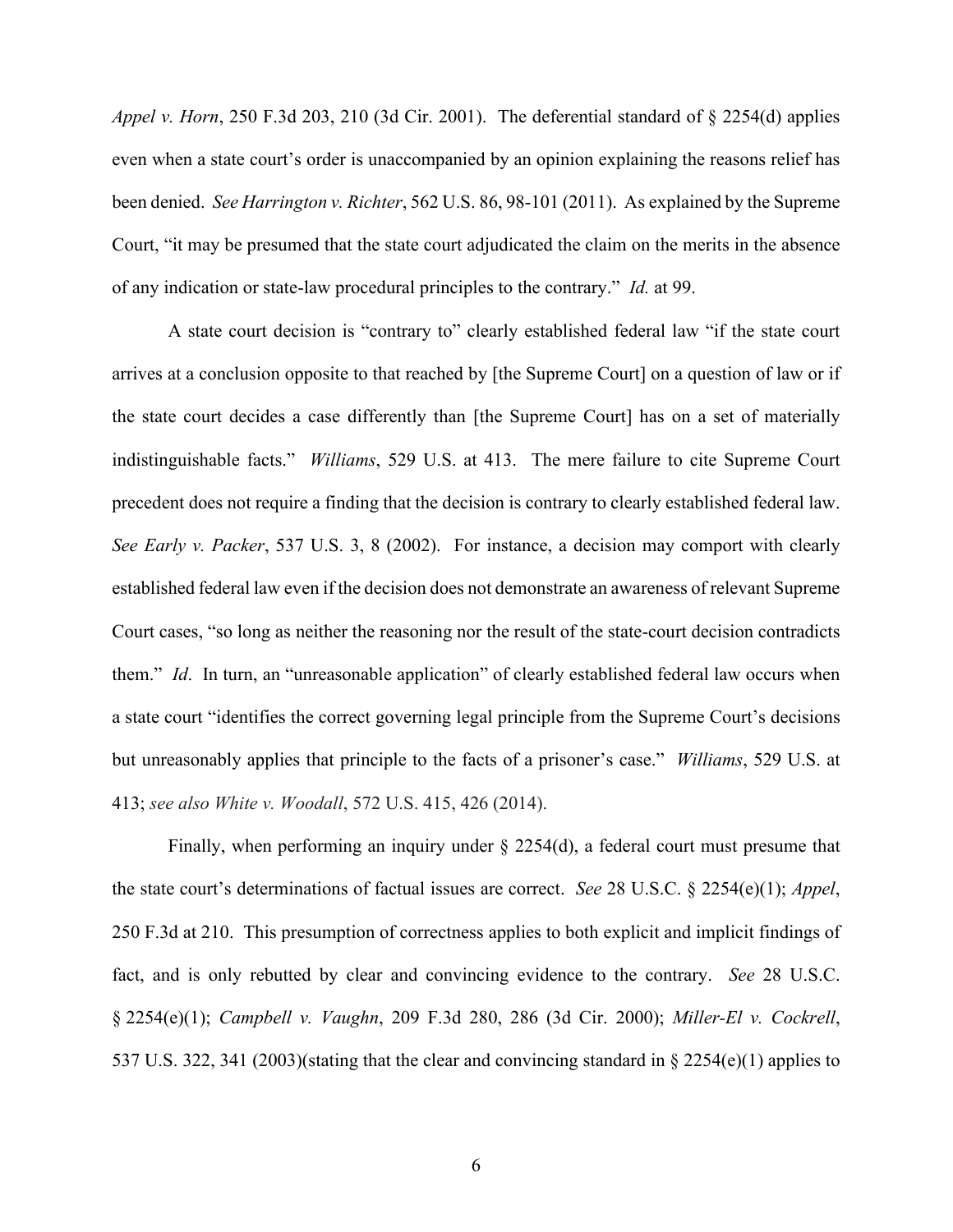factual issues, whereas the unreasonable application standard of  $\S 2254(d)(2)$  applies to factual decisions).

#### **III. DISCUSSION**

Petitioner's timely filed habeas Petition challenges his 2014 convictions for CCDW, PFBPP, and PABPP on the following three grounds: (1) there was insufficient evidence to support his convictions (D.I. 3 at 5); (2) the police did not possess reasonable articulable suspicion to stop and detain him and, therefore, violated his Fourth Amendment rights (D.I. 3 at 7; D.I. 3-1 at 3-6); and (3) the State engaged in prosecutorial misconduct during its closing argument by improperly vouching for its case (D.I. 3 at 8).

#### **A. Mootness**

Pursuant to Article III of the Constitution, federal courts can only consider ongoing cases or controversies. *Lewis v. Continental Bank, Corp.*, 494 U.S. 472, 477-78 (1990); *United States v. Kissinger*, 309 F.3d 179, 180 (3d Cir. 2002) (finding that an actual controversy must exist during all stages of litigation). The "case-or-controversy requirement subsists through all stages of federal judicial proceedings," *Lewis,* 494 U.S. at 477-78, and there must be "a live case or controversy at the time that a federal court decides the case." *Burke v. Barnes*, 479 U.S. 361, 363 (1987). "[T]he question of mootness is one ... which a federal court must resolve before it assumes jurisdiction." *North Carolina v. Rice*, 404 U.S. 244, 246 (1971).

When a habeas petitioner challenges his underlying conviction, and he is released during the pendency of his habeas petition, federal courts presume that "a wrongful criminal conviction has continuing collateral consequences" sufficient to satisfy the injury requirement. *Spencer v. Kemna*, 523 U.S. 1, 8 (1998); *see Steele v. Blackman*, 236 F.3d 130, 134 n.4 (3d Cir. 2001). Importantly, collateral consequences will not be presumed when a petitioner does not attack his conviction but, instead, challenges a "sentence that has already been served." *Burkey v. Marberry,*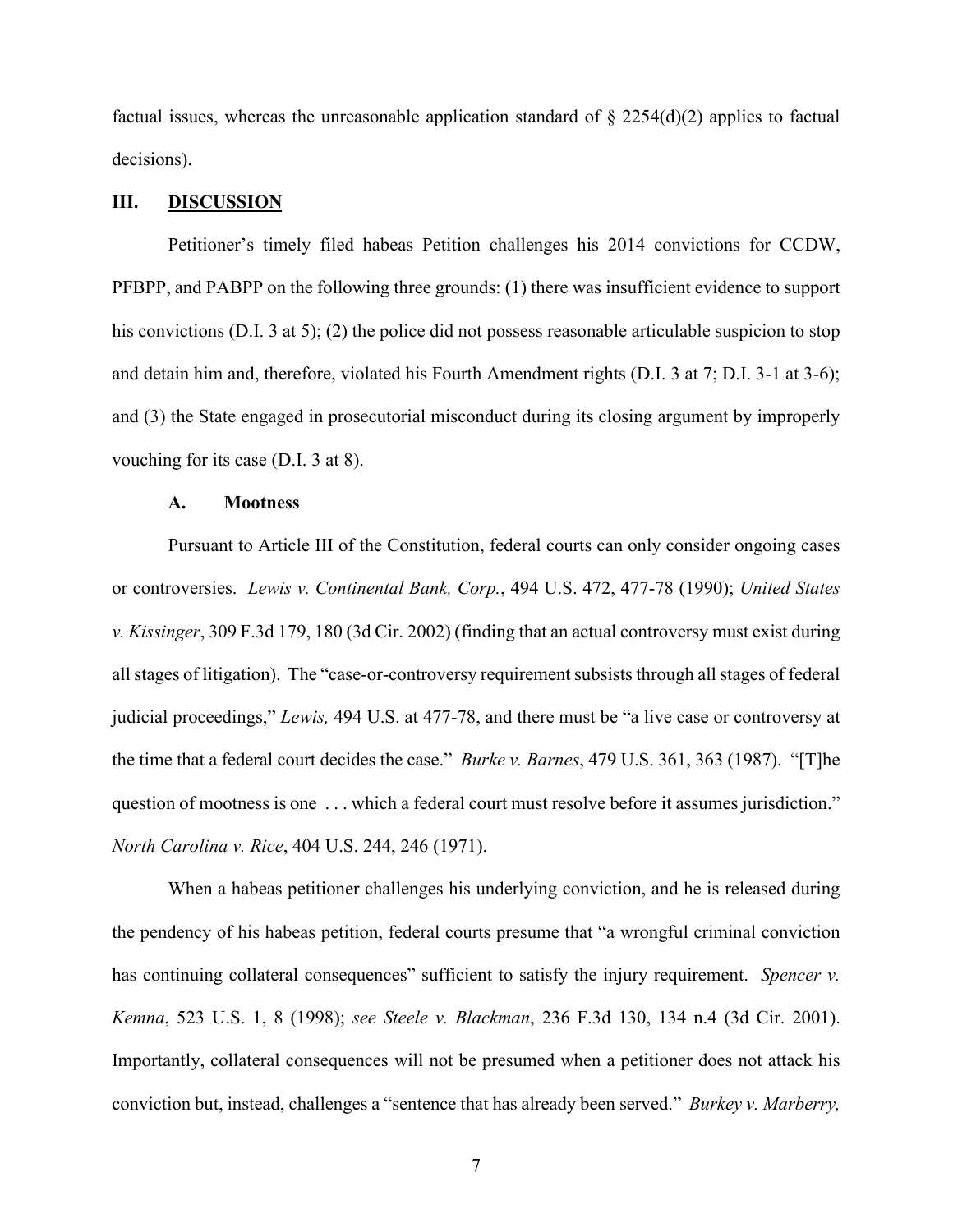556 F.3d 142, 148 (3d Cir. 2009). In such cases, the collateral consequences must be proven and likely to be redressed by a favorable judicial decision. *Id.* at 148; *Spencer*, 523 U.S. at 7. In the absence of continuing collateral consequences, a federal district court does not have jurisdiction to review moot habeas claims. *See Rice*, 404 U.S. at 246.

As a threshold issue, the State raises the possibility that the instant Petition could be dismissed as moot because Petitioner was fully discharged from his probation related to the 2014 convictions in June 2019, and his current custody is due to his conviction on charges in an entirely different case. (D.I. 15 at 4-7). The claims in the Petition, however, challenge the validity of Petitioner's 2014 convictions, and do not only seek immediate release from custody. Additionally, Petitioner was in custody pursuant to his 2014 convictions when he filed the instant Petition. Therefore, the Court presumes that Petitioner's 2014 convictions have continuing collateral circumstances sufficient to satisfy Article III's case-or-controversy requirement.

#### **B. Claim One: Sufficiency of the Evidence**

In Claim One, Petitioner contends that there was insufficient evidence to support his convictions, because the State did not introduce any DNA or fingerprint evidence at trial. Petitioner also asserts that the officer who discovered the gun on the roof did not know who put it there. (D.I. 3 at 5). Petitioner presented the instant argument on direct appeal to the Delaware Supreme Court, which denied it as meritless. Therefore, Claim One will only warrant relief if the Delaware Supreme Court's decision was either contrary to, or an unreasonable application of, clearly established federal law.

The federal law governing Petitioner's insufficient evidence claim is that which was articulated by the United States Supreme Court in *Jackson v. Virginia*, 443 U.S. 307 (1979). Pursuant to *Jackson*, "the relevant question is whether, after viewing the evidence in the light most favorable to the prosecution, any rational trier of fact could have found the essential elements of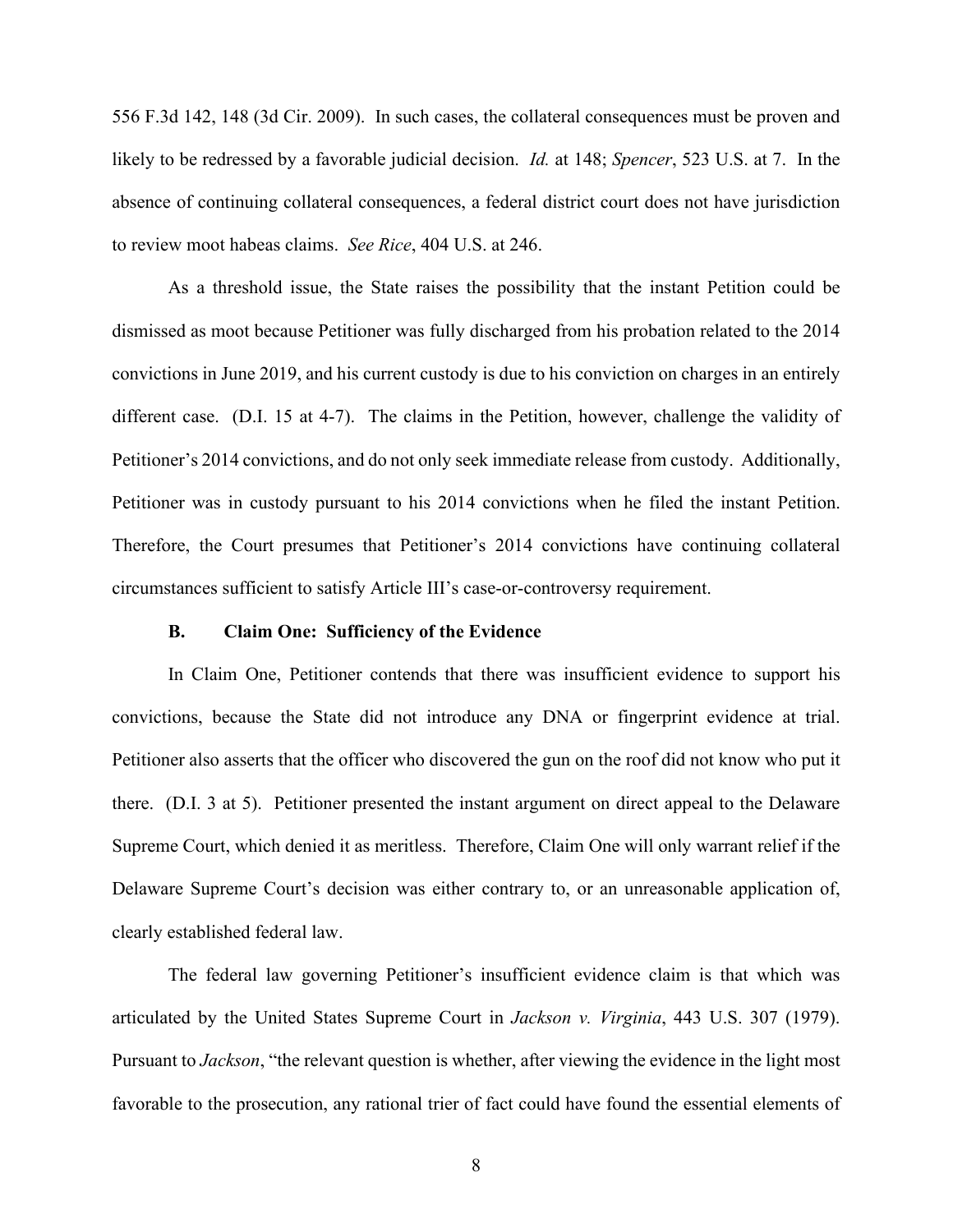the crime beyond a reasonable doubt." *Id.* at 319. This standard "must be applied with explicit reference to the substantive elements of the criminal offense as defined by state law." *Id.* at 324 n.16. Additionally, "a federal habeas court faced with a record of historical facts that supports conflicting inferences must presume – even if it does not affirmatively appear in the record – that the trier of fact resolved any such conflicts in favor of the prosecution, and must defer to that resolution." *Id.* at 326; *see also Gov't of Virgin Islands v. Isaac*, 50 F.3d 1175, 1179 (3d Cir. 1995). Reviewing courts cannot make their own credibility determinations when evaluating the sufficiency of the evidence. *See United States v. Giampa*, 758 F.2d 928, 934-35 (3d Cir. 1985). Finally, "it is not necessary that the evidence exclude every reasonable hypothesis except that of guilt. *Jackson*, 443 U.S. at 326.

Here, although the Delaware Supreme Court did not cite *Jackson* when denying Claim One, it applied a standard that comports with *Jackson*. Therefore, the Delaware Supreme Court's decision was not contrary to clearly established federal law. *See Williams*, 529 U.S. at 406 ("[A] run-of-the-mill state-court decision applying the correct legal rule from [Supreme Court] cases to the facts of a prisoner's case [does] not fit comfortably within  $\S 2254(d)(1)$ 's 'contrary to' clause'').

The Court's inquiry under  $\S$  2254(d)(1) is not over, however, because it must also determine if the Delaware Supreme Court's denial of Claim One involved an unreasonable application of *Jackson*. When addressing Petitioner's instant insufficient evidence argument on direct appeal, the Delaware Supreme Court reviewed the evidence presented at trial and found:

> [Petitioner's] argument relies heavily on factual discrepancies and alternative scenarios for how the gun arrived on the roof and possible explanations for the bulge in his pants. Such questions of fact are resolved by the jury. [Petitioner] also cites *Crawley v. State* for the proposition that his proximity to the gun was insufficient to establish possession. In *Crawley*, police arrested the driver of a U– Haul truck and his two passengers after finding stolen items in the truck. Both passengers had met the driver that day. This Court overturned the passengers' convictions because there was no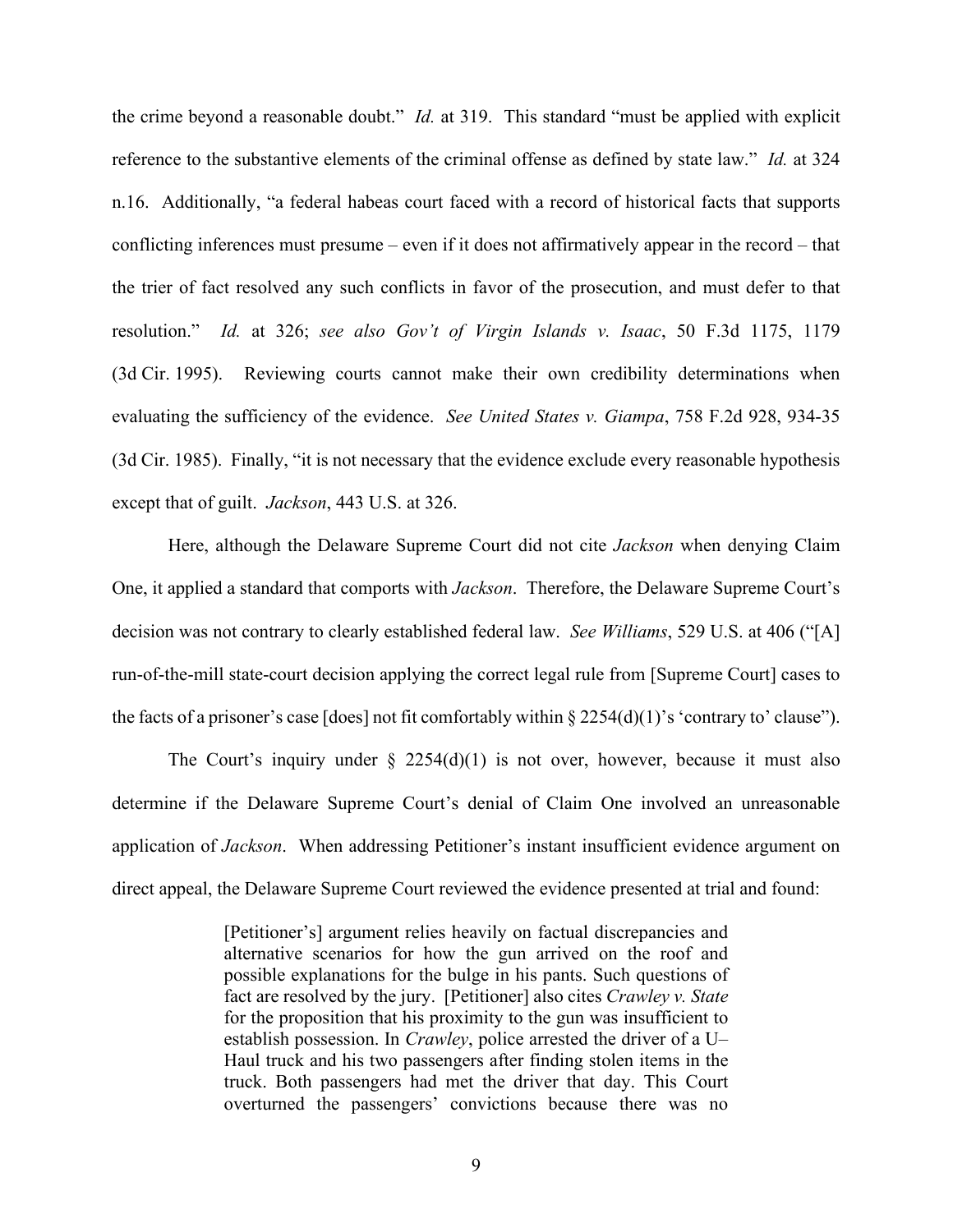evidence presented that they had dominion and control over the vehicle or any of the stolen property found inside the truck.

This case is distinguishable from *Crawley* in that it does not involve multiple defendants or hinge solely on [Petitioner's] proximity to the gun. Rather, Officer Geiser saw [Petitioner] with a bulge at his waistline. When Officer Geiser ordered [Petitioner] to stop, he fled. When police arrested [Petitioner], the bulge in his pants disappeared. No one else was in the alley or near where police found the gun. Viewing this evidence in the light most favorable to the State, including all reasonable inferences, the jury could have found beyond a reasonable doubt that [Petitioner] possessed the firearm and ammunition. It therefore was not an abuse of discretion for the Superior Court to deny [Petitioner's] motion for a new trial.

*Moody*, 2016 WL 768353, at \*2 (cleaned up).

In order for a jury to find Petitioner guilty of CCDW, the State had to establish beyond a reasonable doubt that Petitioner concealed a firearm "upon or about [his] person without a license to do so." 11 Del. Code § 1442. In order for the jury to find Petitioner guilty of PFBPP and PABPP, the State had to prove beyond a reasonable doubt that Petitioner knowingly possessed a firearm and ammunition on July 25, 2013. *See* 11 Del. Code § 1448. Possession of a firearm and ammunition may be established by actual or constructive possession. To establish that Petitioner constructively possessed the weapon and ammunition, the State had to prove that he: "(1) knew the location of the gun [and ammunition]; (2) had the ability to exercise dominion and control over the gun [and ammunition]; and (3) intended to guide the destiny of the gun [and ammunition]." *Lecates v. State*, 987 A.2d 413, 426 (Del. 2009). The State can prove the elements of CCDW and PFBPP through circumstantial evidence. *See Ross v. State*, 232 A.2d 997, 98 (Del. 1967); *Lively v. State*, 427 A.2d 882, 883 (Del. 1981); *see also United States v. Iglesias*, 535 F.3d 150, 156 (3d Cir. 2008) (explaining "the government may defeat a sufficiency-of-the-evidence challenge on circumstantial evidence alone.").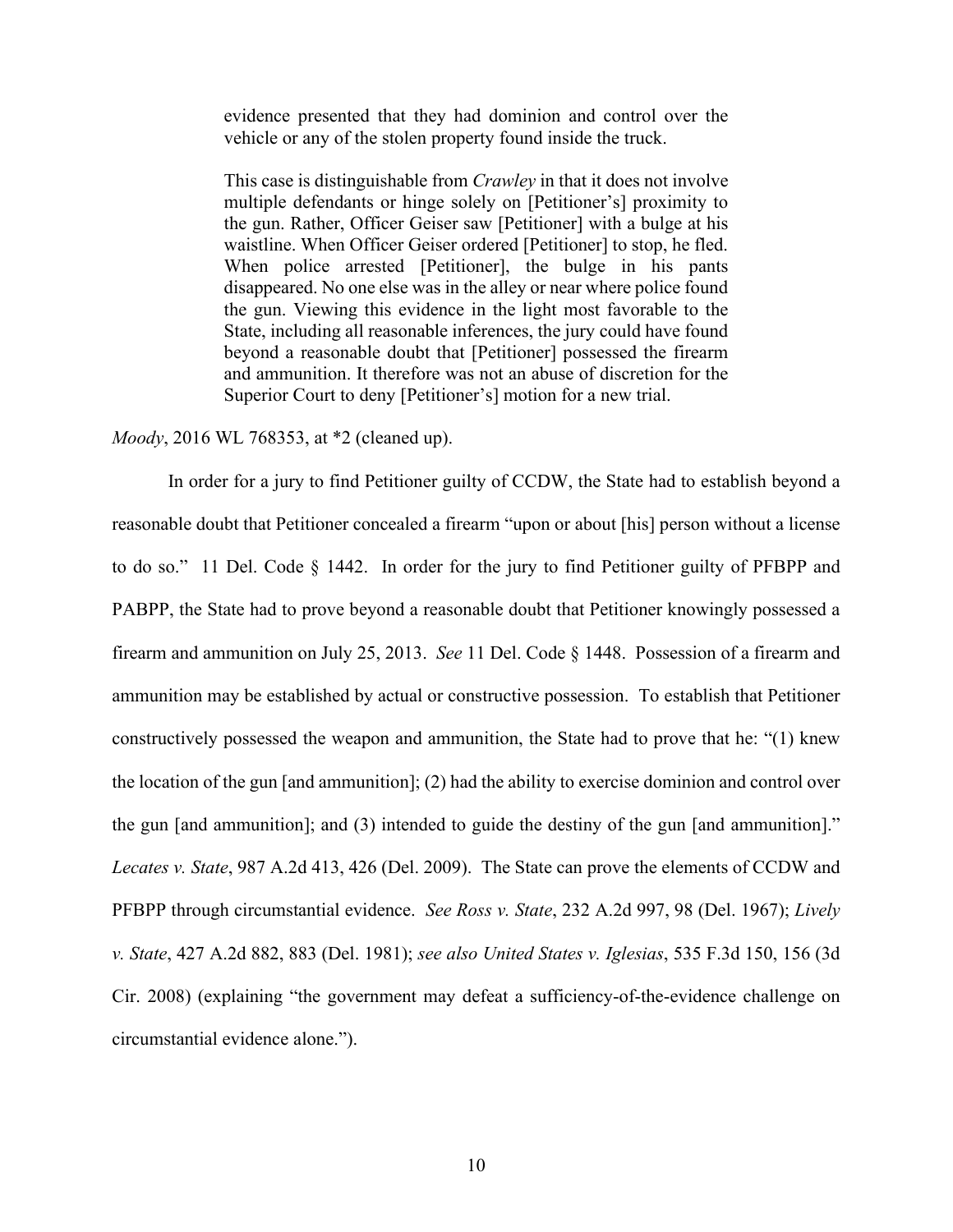The jury in this case was presented with the following evidence. Officer Geiser testified that he saw Petitioner riding a bicycle with a bulge around his right rear waistline. (D.I. 10-4 at 47-66). Given his training involving the characteristics of an armed gunman, Officer Geiser believed Petitioner was armed. When Officer Geiser approached Petitioner, Petitioner looked at Geiser and performed a "security check" of the bulge with his hand. Petitioner continued to ride his bicycle and turned down an alley. Officer Geiser stopped Petitioner at the other end of the alley and ordered him off the bicycle. At this point, Petitioner did not have a bulge in his rear waistline. Officer Geiser searched the area with other officers and discovered a loaded handgun on the roof of one of the buildings adjacent to the alley. Officer Geiser immediately arrested Petitioner. (*Id*.). The jury was also informed about the parties' stipulation that Petitioner was prohibited by law from possessing, owning, or controlling a firearm and/or deadly weapon. (D.I. 10-4 at 74).

In summary, the State proved all three elements of constructive possession through its presentation of the following facts. By grabbing the bulge at his waistline, Petitioner acknowledged he knew the location of the gun and exercised control over it. By throwing the gun on a roof in the alley while evading police, Petitioner intended to guide the destiny of the gun. After viewing the aforementioned evidence in a light most favorable to the State, the Court concludes that the Delaware Supreme Court's denial of the instant insufficient evidence claim did not involve an unreasonable application of *Jackson*. Accordingly, the Court will deny Claim One for failing to satisfy the standard of  $\S 2254(d)(1)$ .

# **C. Claim Two: Fourth Amendment Violation**

In Claim Two, Petitioner contends that the gun should not have been entered as evidence during the trial because the police lacked reasonable and articulable suspicion to stop him. The State properly argues that this Fourth Amendment Claim is not cognizable on federal habeas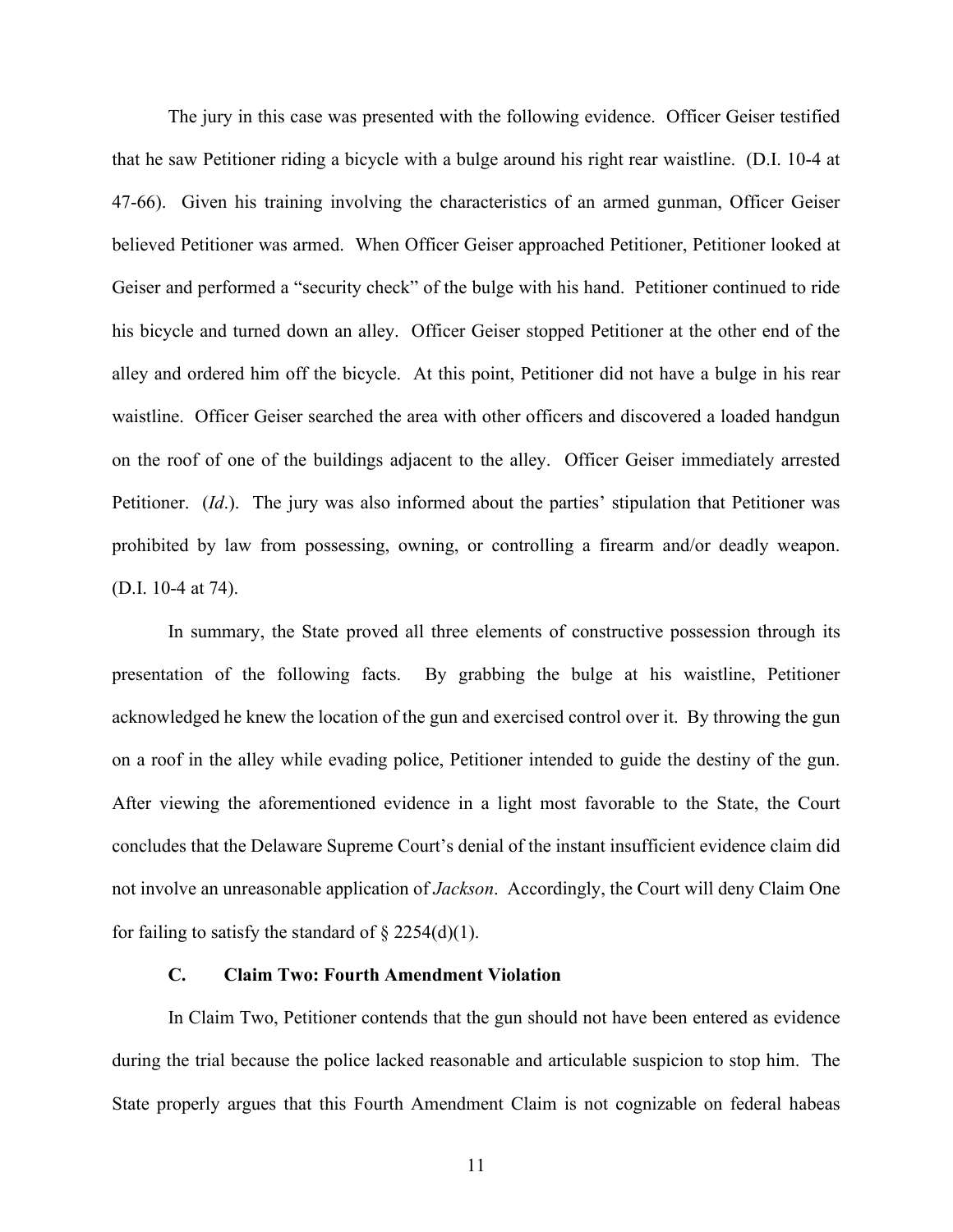review under the doctrine established in *Stone v. Powell*, 428 U.S. 465, 494 (1976). (*See* D.I. 15 at 17-18)

In *Stone*, the Supreme Court held that a federal court cannot review a Fourth Amendment claim if the petitioner had a full and fair opportunity to litigate the claim in the state court. *See also Wright v. West*, 505 U.S. 277, 293 (1992). A petitioner is considered to have had a full and fair opportunity to litigate such claims if the state has an available mechanism for suppressing evidence seized in or tainted by an illegal search or seizure, irrespective of whether the petitioner actually availed himself of that mechanism. *See U.S. ex rel. Hickey v. Jeffes*, 571 F.2d 762, 766 (3d Cir. 1978); *Boyd v. Mintz*, 631 F.2d 247, 250 (3d Cir. 1980). Conversely, a petitioner has not had a full and fair opportunity to litigate a Fourth Amendment claim, and therefore avoids the *Stone* bar, if the state system contains a structural defect that prevented the state court from fully and fairly hearing the petitioner's Fourth Amendment argument. *See Marshall v. Hendricks*, 307 F.3d 36, 82 (3d Cir. 2002). Notably, "an erroneous or summary resolution by a state court of a Fourth Amendment claim does not overcome the [*Stone*] bar." *Id*.

Rule 41 of the Delaware Superior Court Criminal Rules authorizes a defendant to file a pre-trial motion to suppress evidence, thereby providing a mechanism for presenting Fourth Amendment issues to the Delaware State Courts. Consequently, no structural defect in Delaware's system prevented Petitioner from litigating Claim Two. Additionally, the fact that Petitioner's defense counsel did not file a motion to suppress the gun is immaterial to *Stone*'s "full and fair opportunity" analysis because it does not constitute a structural defect. *See, e.g., Marshall*, 307 F.3d at 82; *Gilmore v. Marks*, 799 F.2d 51, 56 (3d Cir. 1986). Accordingly, the Court will deny Claim Two as barred by *Stone*.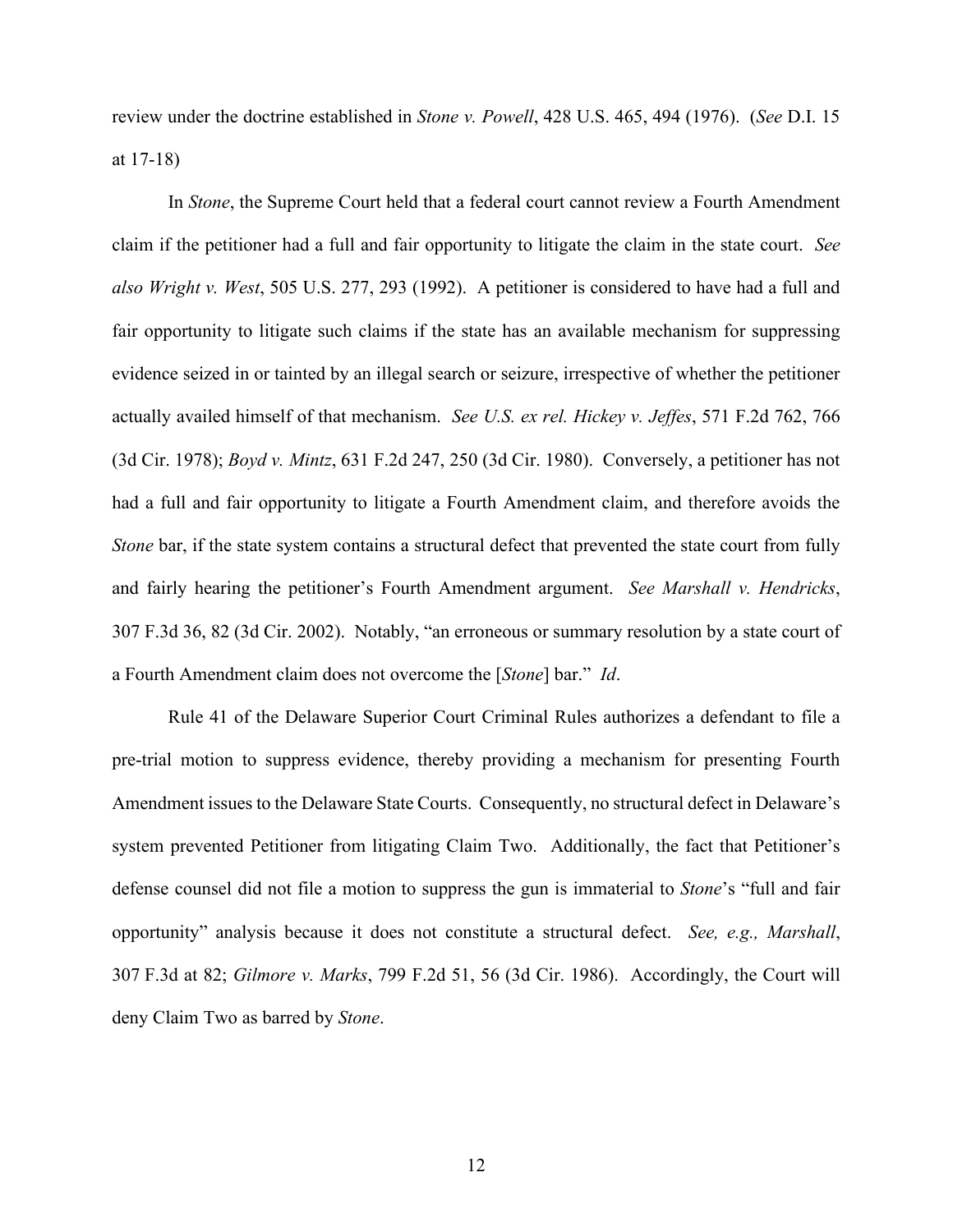#### **D. Claim Three: Prosecutorial Misconduct**

In his final Claim, Petitioner contends that the prosecutor improperly vouched for the State's case during closing argument by making the following comment on the reasonable doubt standard: "What's reasonable – what's reasonable beyond a reasonable doubt is that [Petitioner] had that firearm. He knew he was prohibited. He knew he couldn't have it." (D.I. 3-1 at 110, p. 148). Although the record reveals that Petitioner did not present Claim Three to the Delaware Supreme Court on direct or post-conviction appeal, the Court provides the following additional information for context. On direct appeal, defense counsel filed a motion to withdraw and a Rule 26(c) no-merits brief. (D.I. 10-2). Petitioner presented Claim Three as an exhibit to the no-merits brief. (D.I. 10-3 at 21-22). After reviewing the no-merits brief, the Delaware Supreme Court "could not conclude that [Petitioner's] appeal [was] wholly without merit and devoid of any arguably appealable issue." (D.I. 10-8 at 3-4). Consequently, the Delaware Supreme Court granted defense counsel's motion to withdraw, but appointed substitute counsel to represent Petitioner on direct appeal and directed substitute counsel "to brief any issues presented by the record that he deems to have arguable merit, including the issue of whether the arresting officer had probable cause to stop and arrest [Petitioner], and any other issue raised in [Petitioner's] response to his former counsel's motion to withdraw." (D.I. 10-8 at 4). Substitute counsel did not include Claim Three in the Corrected Opening Brief that was presented to the Delaware Supreme Court. (D.I. 10-9). Petitioner also did not reassert Claim Three in his Rule 61 proceeding, nor did he raise a claim alleging that substitute counsel was ineffective for failing to raise Claim Three on direct appeal. Given these circumstances, the Court concludes that Petitioner did not exhaust state remedies for Claim Three.

At this juncture, any attempt by Petitioner to raise Claim Three in a Rule 61 motion would be barred as untimely under Delaware Superior Court Criminal Rule 61(i)(1) and as procedurally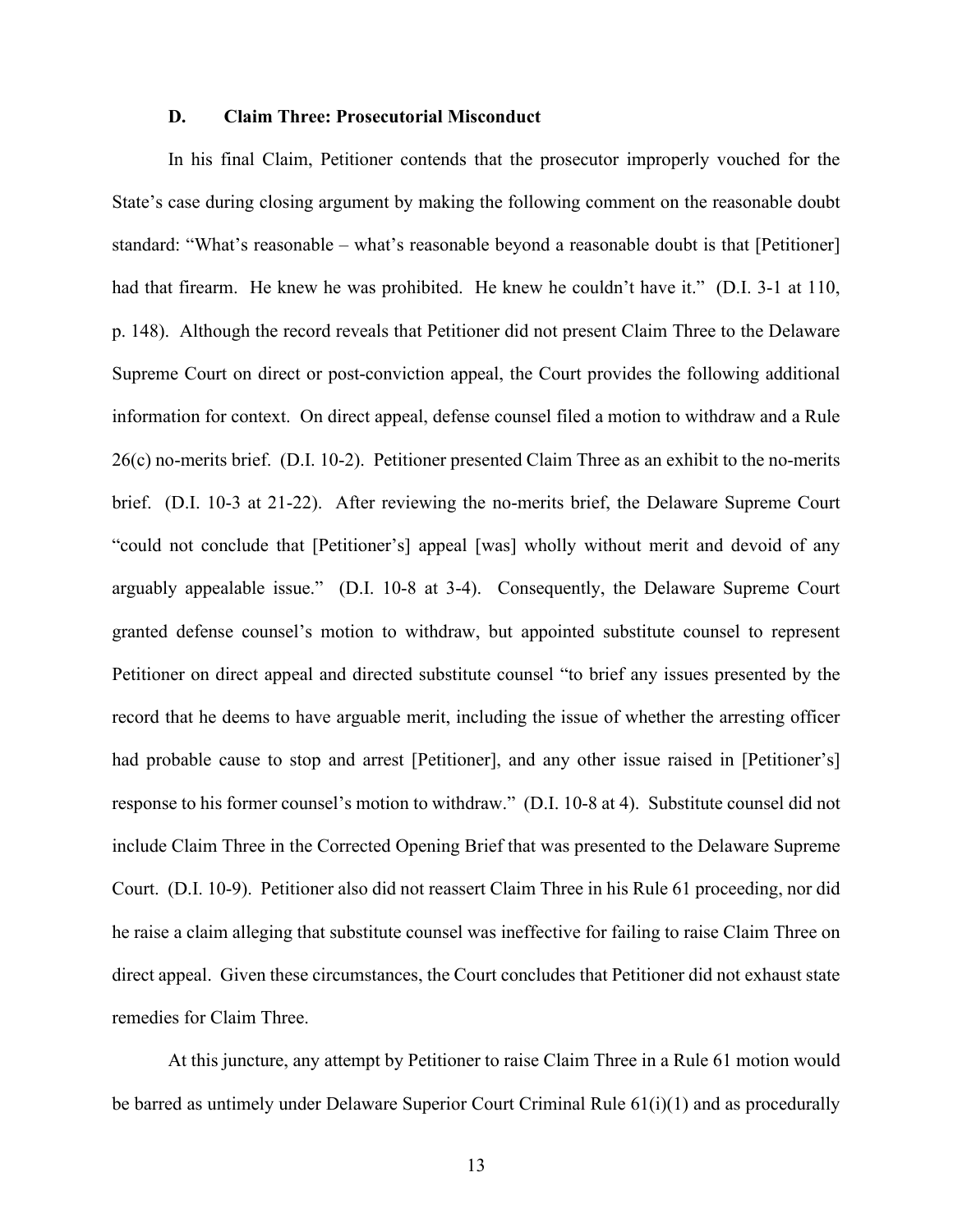defaulted under 61(i)(3) due to his failure to present the issue on direct appeal. *See Small v. Pierce,*  226 F. Supp. 3d 299, 318 (D. Del. 2016). Because there is no indication that Rule 61(d)(2) and (i)(5)'s exceptions to the bars in Rules  $61(i)(1)$  and  $61(i)(3)$  apply in this case,<sup>[2](#page-14-0)</sup> any attempt to exhaust state remedies would be futile. Given this futility, the Court must treat Claim Three as technically exhausted but procedurally defaulted. Therefore, the Court cannot review the merits of the instant Claim absent a showing of cause and prejudice, or that a miscarriage of justice will result absent such review.

Petitioner attempts to establish cause by blaming substitute appellate counsel for not raising Claim Three to the Delaware Supreme Court on direct appeal. Although an attorney's error can constitute cause for a procedural default, the petitioner must have first presented that ineffective assistance of counsel claim to the state courts as an independent claim and where it was determined that the attorney's error amounted to constitutionally ineffective assistance. *See Murray*, 477 U.S. at 488-89. Here, Petitioner never presented an ineffective assistance of counsel claim based on substitute appellate counsel's failure to raise a prosecutorial misconduct claim in his state collateral proceeding or in his subsequent post-conviction appeal. (D.I. 10-18 at 139-157; D.I. 10-20 at 5- 33; D.I. 10-16). Consequently, this ineffective assistance of counsel allegation is itself procedurally defaulted,<sup>[3](#page-14-1)</sup> see Del. Super. Ct. Crim. Rule 61(i)(2), and cannot excuse Petitioner's

<span id="page-14-1"></span><sup>3</sup> Petitioner does not argue that post-conviction counsel was ineffective for failing to raise the issue of substitute appellate counsel's failure to include Claim Three on direct appeal.

<span id="page-14-0"></span><sup>&</sup>lt;sup>2</sup> Delaware Superior Court Criminal Rule  $61(d)(2)$  and (i)(5) provide that the procedural bars to relief in Rule  $61(i)(1)$ ,  $(2)$ ,  $(3)$ , and  $(4)$  do not apply to a claim that the court lacked jurisdiction or if the petitioner pleads with particularity either that (1) new evidence exists that creates a strong inference that he is actually innocent or (2) a new rule of constitutional law, made retroactive on collateral review, applies to his case and renders his conviction invalid. *See* Del. Super. Ct. Cr. R. 61(d)(2) and (i)(5). Petitioner does not allege a valid claim of actual innocence, and he does not allege a lack of jurisdiction or that a new rule of constitutional law applies to Claim Three.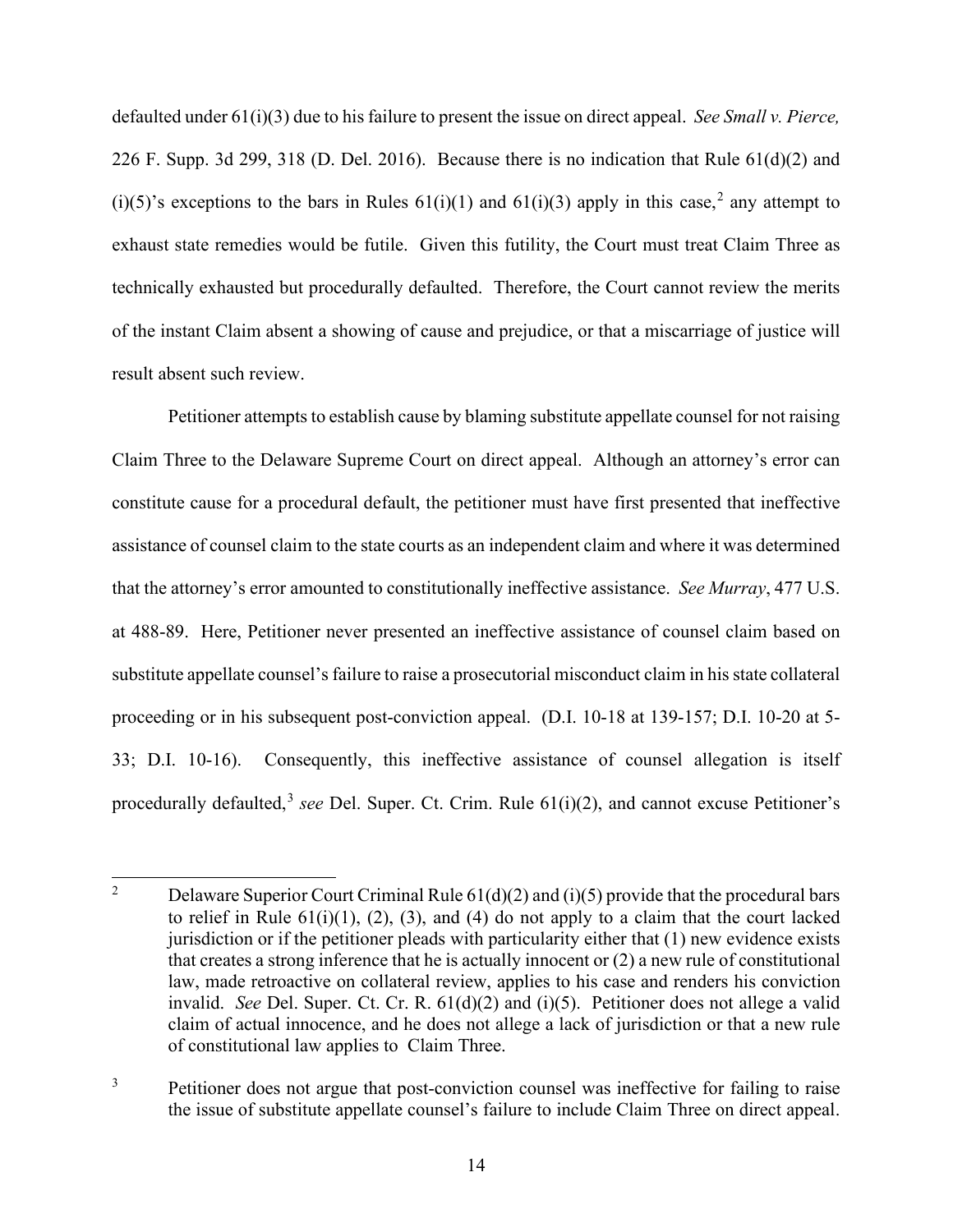procedural default of the substantive prosecutorial misconduct claim. *See Edwards v. Carpenter*, 529 U.S. 446, 453-54 (2000).

In the absence of cause, the Court need not address prejudice. The miscarriage of justice exception to the procedural default doctrine also does not excuse Petitioner's default, because Petitioner has not provided new reliable evidence of his actual innocence. Accordingly, the Court will deny Claim Three as procedurally barred from habeas review.

## **IV. CERTIFICATE OF APPEALABILITY**

When a district court issues a final order denying a  $\S$  2254 petition, the court must also decide whether to issue a certificate of appealability. *See* 3d Cir. L.A.R. 22.2 (2011). A certificate of appealability is appropriate when a petitioner makes a "substantial showing of the denial of a constitutional right" by demonstrating "that reasonable jurists would find the district court's assessment of the constitutional claims debatable or wrong."28 U.S.C. § 2253(c)(2); *Slack v. McDaniel*, 529 U.S. 473, 484 (2000). If a federal court denies a habeas petition on procedural grounds without reaching the underlying constitutional claims, the court is not required to issue a certificate of appealability unless the petitioner demonstrates that jurists of reason would find it debatable: (1) whether the petition states a valid claim of the denial of a constitutional right; and (2) whether the court was correct in its procedural ruling. *Id.* 

The Court has concluded that the instant Petition fails to warrant federal habeas relief, and is persuaded that reasonable jurists would not find this conclusion to be debatable. Therefore, the Court will not issue a certificate of appealability.

Therefore, the Court does not address the applicability of the limited exception to the procedural default doctrine established in *Martinez v. Ryan*, 566 U.S. 1 (2012).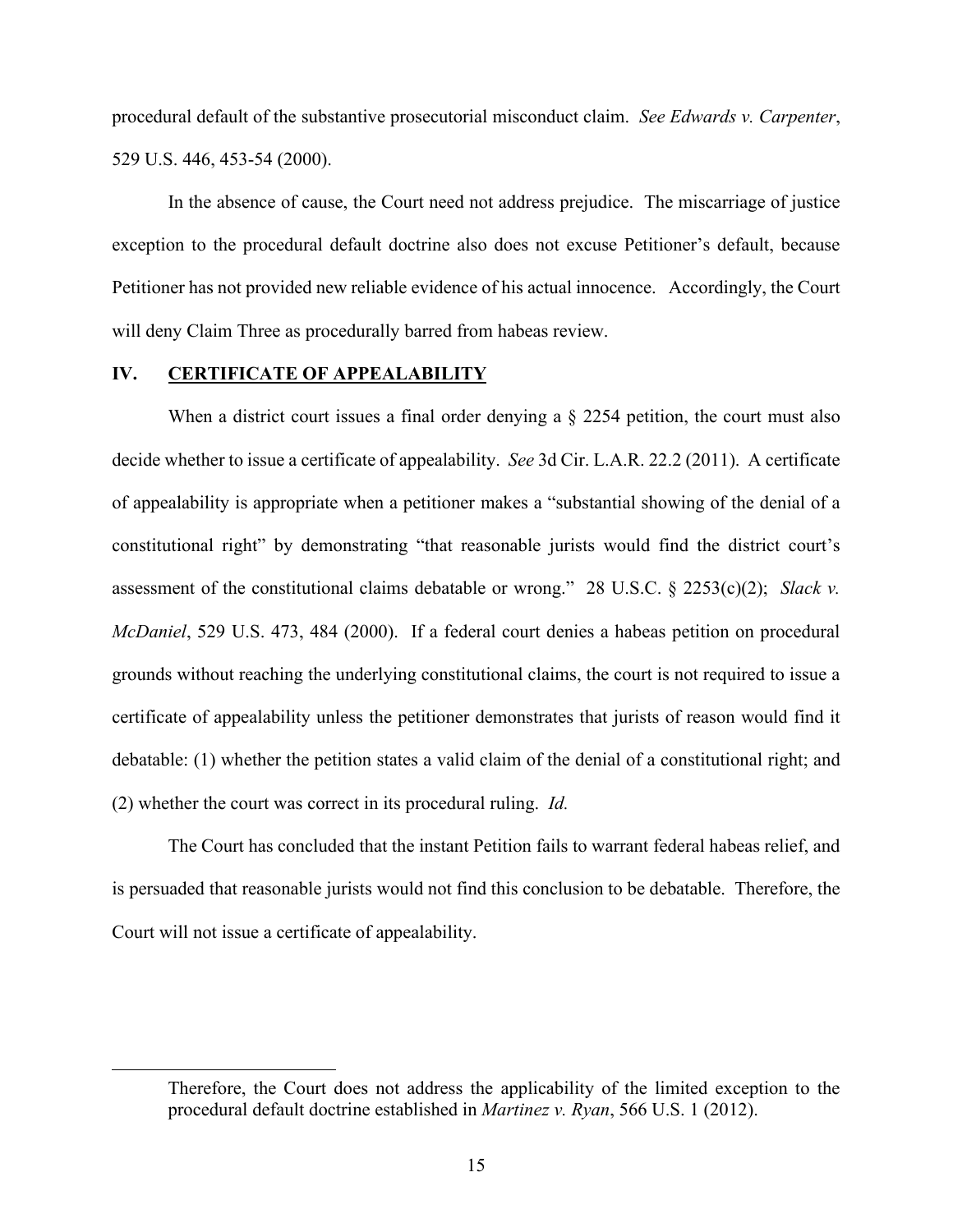# **V. CONCLUSION**

For the reasons stated, the Court will deny the instant Petition for habeas relief pursuant to 28 U.S.C. § 2254 without an evidentiary hearing or the issuance of a certificate of appealability. An appropriate Order shall issue.